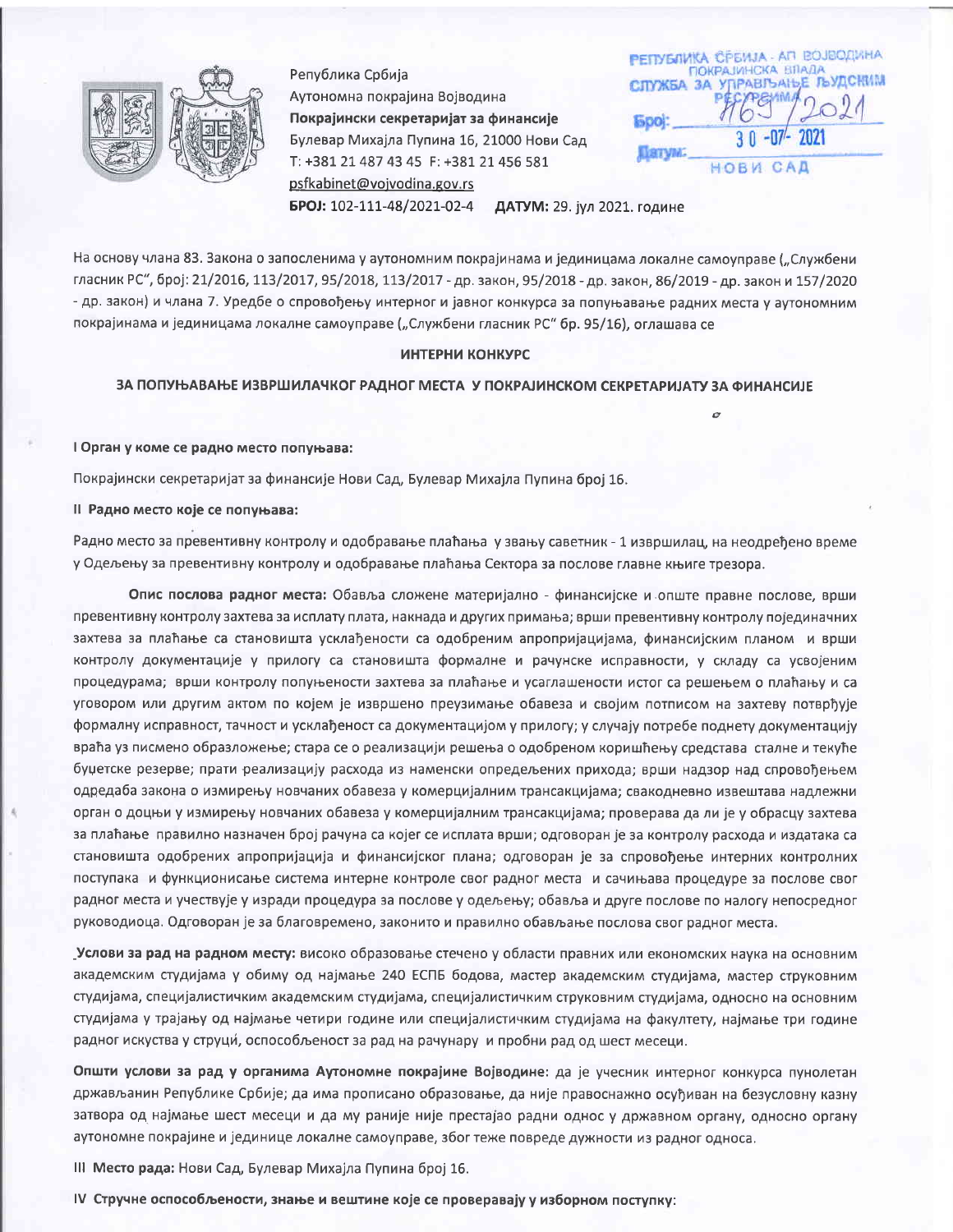- Познавање области из делокруга рада покрајинског секретаријата за финансије усмено, непосредно,  $\bullet$ кроз разговор са кандидатима;
- Познавање законских и подзаконских прописа који регулишу област рада оглашеног радног места - $\bullet$ усмено, непосредно, кроз разговор са кандидатима, и то:
- Покрајинска скупштинска одлука о покрајинској управи ("Службени лист АПВ", бр. 37/2014, 54/2014 др. одлука, 37/2016, 29/2017, 24/2019 и 66/2020),
- Закон о буџетском систему ("Сл. гласник РС", бр. 54/2009, 73/2010, 101/2010, 101/2011, 93/2012, 62/2013, 63/2013 - испр., 108/2013, 142/2014, 68/2015 - др. закон, 103/2015, 99/2016, 113/2017, 95/2018, 31/2019, 72/2019 и 149/2020).
- Закон о буџету Републике Србије за 2021. годину ("Сл. гласник РС", бр.149/2020 и 40/2021),
- Покрајинска скупштинска одлука о буџету Аутономне покрајине Војводине за 2021. годину ("Сл. лист АПВ" бр. 66/2020 и 27/2021),
- Закон о рачуноводству ("Сл.гласник РС", бр. 73/2019) и Закон о рачуноводству ("Сл. гласник РС", бр. 62/2013, 30/2018 и 73/2019 - др. закон),
- Уредба о буџетском рачуноводству ("Сл. гласник РС", бр. 125/2003, 12/2006 и 27/2020),
- Правилник о стандардном класификационом оквиру и контном плану за буџетски систем ("Сл. гласник PC", 6p. 16/2016, 49/2016, 107/2016, 46/2017, 114/2017, 20/2018, 36/2018, 93/2018, 104/2018, 14/2019, 33/2019, 68/2019, 84/2019, 151/2020, 19/2021 и 66/2021),
- Правилник о условима и начину вођења рачуна за уплату јавних прихода и распоред средстава са тих рачуна ("Сл. гласник РС", бр. 16/2016, 49/2016, 107/2016, 46/2017, 114/2017, 36/2018, 44/2018 - др. закон, 104/2018, 14/2019, 33/2019, 68/2019, 151/2020 и 19/2021)
- Правилник о списку корисника јавних средстава ("Сл. гласник РС", бр. 160/2020),
- Правилник о заједничким критеријумима и стандардима за успостављање, функционисање и извештавање о систему финансијског управљања и контроле у јавном сектору ("Сл. гласник РС", бр. 89/2019),
- Правилник о начину и поступку преноса неутрошених буџетских средстава Републике Србије на рачун извршења буџета Републике Србије ("Сл. гласник РС", бр. 120/2012).
- Правилник о начину и поступку преноса неутрошених буџетских средстава корисника буџетских средстава Аутономне покрајине Војводине, на рачун извршења буџета Аутономне Покрајине Војводине ("Сл. лист АПВ", бр. 40/2012),
- Правилник о плану подрачуна консолидованог рачуна трезора ("Сл. гласник РС", бр. 50/2019),
- Правилник о начину и поступку обављања платног промета у оквиру консолидованог рачуна трезора ("Сл. гласник РС", бр. 96/2017, 68/2019, 91/2020 и 152/2020),
- Правилник о начину припреме, састављања и подношења финансијских извештаја корисника буџетских средстава, корисника средстава организација за обавезно социјално осигурање и буџетских фондова ("Сл. гласник РС", бр. 18/2015, 104/2018, 151/2020, 8/2021 и 41/2021),
- Закон о роковима измирења новчаних обавеза у комерцијалним трансакцијама ("Сл.гласник РС", бр. 119/2012, 68/2015, 113/2017, 91/2019, 44/2021 и 44/2021-др.закон),
- Правилник о начину и поступку регистровања фактура, односно других захтева за исплату, као и начину вођења и садржају централног регистра фактура ("Сл.гласник РС", бр. 7/2018, 59/2018 и 8/2019),
- Закон о јавним набавкама ("Сл. гласник РС", бр. 91/2019),
- Правилник о систему извршења буџета аутономних покрајина и јединица локалне самоуправе ("Сл. гласник РС", бр. 154/2020),
- Упутство о раду трезора Аутономне покрајине Војводине ("Сл. лист АП Војводине", бр. 50/2019).
- Стручно знање и оспособљености из области рада на радном месту писмено путем теста и усмено,  $\bullet$ непосредно, кроз разговор са кандидатима, и то:
- Познавање рачуноводствених исправа које су неопходне у поступку плаћања корисника јавних средстава;
- познавање начина извршења буџета локалне власти.
- Вештина комуникације, аналитично резоновање и логичко закључивање усмено, непосредно, кроз разговор са кандидатима;
- Познавање рада на рачунару уколико кандидат не приложи уверење о траженом нивоу оспособљености за рад на рачунару, провера ће се извршити практичним радом на рачунару.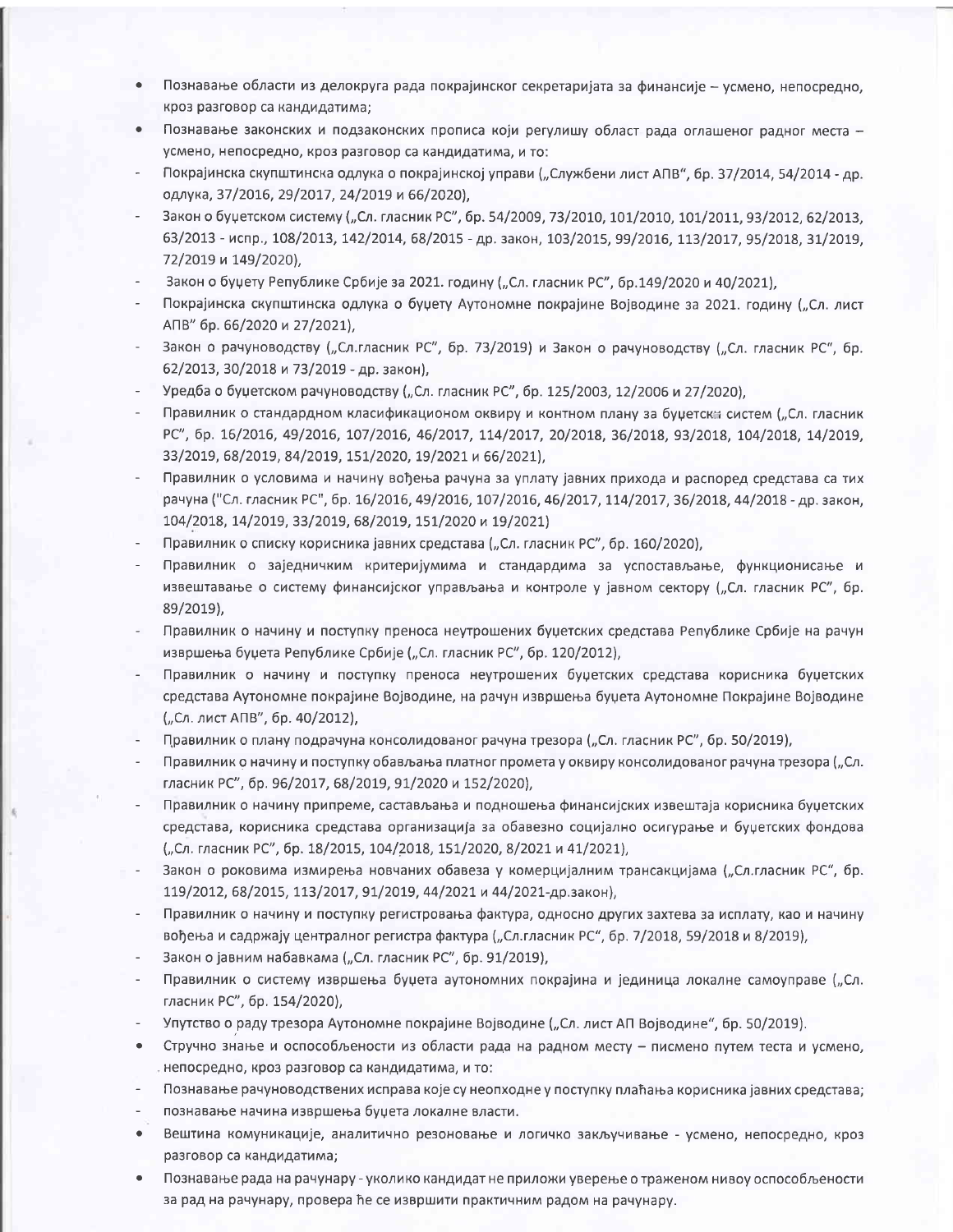## V Рок за подношење пријаве на интерни конкурс:

Рок за подношење пријаве на интерни конкурс је осам дана од дана када је интерни оглас оглашен на огласној табли послодавца и почиње да тече 30. јула 2021. године и истиче 06. августа 2021. године.

# VI Лице које је задужено за давање обавештења о интерном конкурсу:

- Мирослава Газдић - заменик члана Конкурсне комисије, виши саветник за књиговодство - начелник одељења, контакт телефон 021 /487 47 58 и e-mail: miroslava.gazdic@vojvodina.gov.rs и

- Миодраг Жакић - члан Конкурсне комисије, саветник за превентивну контролу и одобравање плаћања, контакт телефон 021 /487 47 26 и e-mail: miodrag.zakic@vojvodina.gov.rs

#### VII Адреса на коју се подноси пријава на интерни конкурс:

Покрајински секретаријат за финансије, Булевар Михајла Пупина број 16, 21000 Нови Сад, са назнаком "за интерни конкурс за попуњавање извршилачког радног места за превентивну контролу и одобравање плаћања у звању саветник - 1 извршилац", са назнаком "НЕ ОТВАРАТИ".

### VIII Датум оглашавања:

# 29. јул 2021. године

## IX Докази који се прилажу уз пријаву на интерни конкурс:

- 1. потписана пријава са адресом становања, контакт телефоном, e-mail адресом;
- 2. биографија са наводима о досадашњем радном искуству;
- 3. оригинал или оверена фотокопија уверења о држављанству, не старије од 6 месеци;
- 4. фотокопија личне карте, односно испис очитане биометријске личне карте;
- 5. оригинал или оверена фотокопија уверења МУП-а да кандидат није осуђиван на безусловну казну затвора од најмање шест месеци, не старије од 6 месеци;
- 6. фотокопија радне књижице, уколико је кандидат поседује;
- 7. доказ о стручној спреми (оригинал или оверена фотокопија дипломе којом се потврђује стручна спрема);
- 8. оригинал или оверена фотокопија доказа о положеном државном стручном испиту (лица са положеним правосудним испитом уместо уверења о положеном стручном испиту за рад у државним органима достављају оригинал или оверену фотокопију уверења о положеном правосудном испиту);
- 9. оригинал или оверена фотокопија доказа о најмање три године радног искуства у струци (потврда, решење и други акти којима се доказује на којим пословима, у ком периоду и са којом стручном спремом је стечено радно искуство);
- 10. оригинал или оверена фотокопија решења о распоређивању или решења да је службеник нераспоређен;
- 11. потписана изјава образац III да кандидату није престајао радни однос у државном органу, односно органу аутономне покрајине и јединице локалне самоуправа, због теже повреде дужности из радног односа;
- 12. оригинал или оверена фотокопија доказа о оспособљености за рад на рачунару (уверење, сертификат, потврда и сл), уколико је кандидат поседује и
- 13. Образац I или Образац II Изјава у којој се учесник интерног конкурса опредељује да ли ће сам прибавити доказе о чињеницама о којима се води службена евиденција или ће то орган учинити уместо њега.

Одредбом чл. 9. ст. 3. и 4. и 103. Закона о општем управном поступку ("Службени гласник РС", број 18/2016 и 95/2018 - аутентично тумачење) прописано је, између осталог, да су органи у обавези да по службеној дужности, када је то неопходно за одлучивање, у складу са законским роковима, бесплатно размењују, врше увид, обрађују и прибављају личне податке о чињеницама садржаним у службеним евиденцијама, осим ако странка изричито изјави да ће податке прибавити сама.

Докази који се прилажу уз пријаву на овај интерни конкурс, а о којима се води службена евиденција су уверење о држављанству и уверење МУП-а да кандидат није осуђиван на безусловну казну затвора од најмање шест месеци.